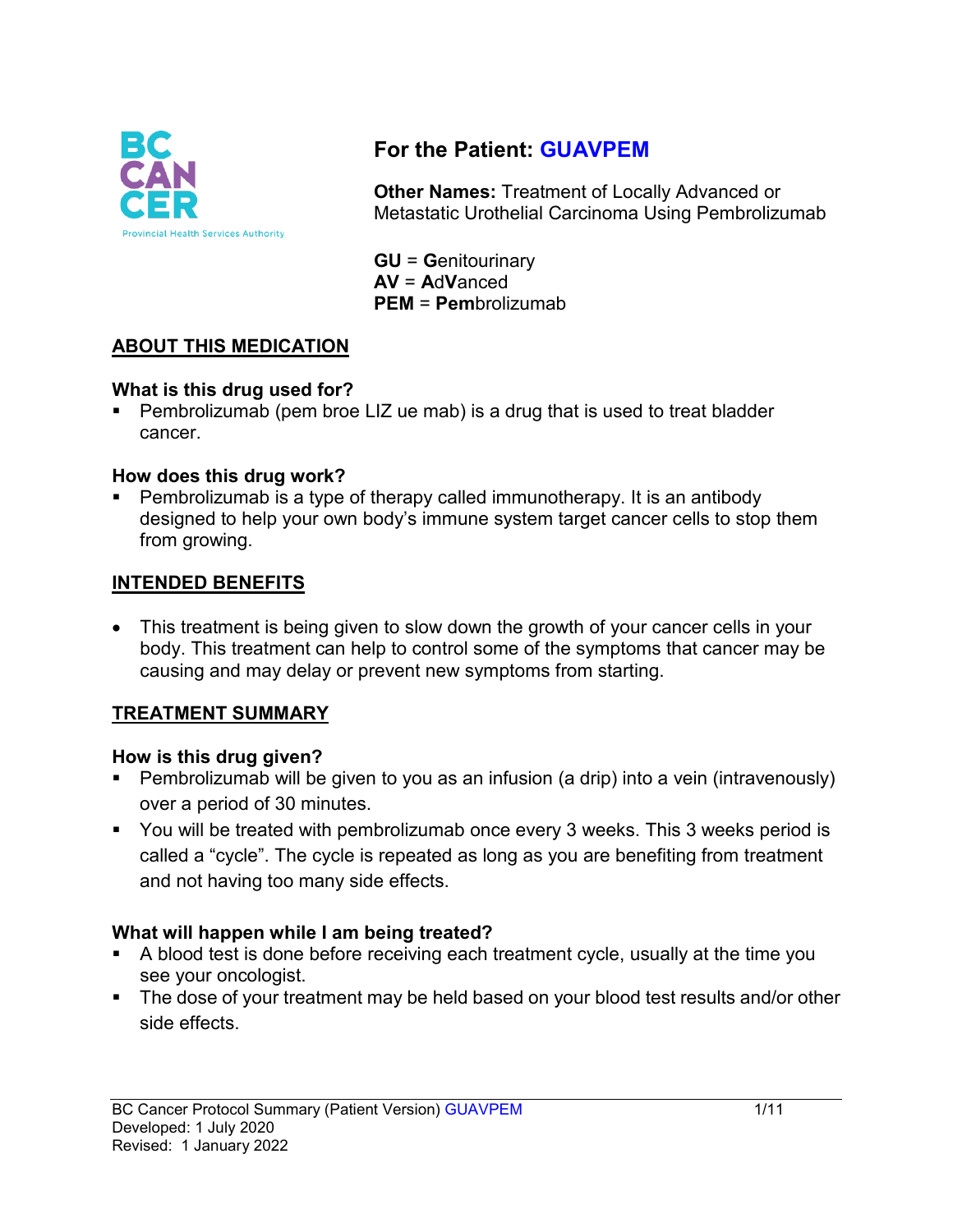#### **OTHER INSTRUCTIONS**

*It is very important to report side effects immediately to your doctor. Do not manage side effects at home without speaking with your doctor. Be aware that symptoms may be delayed and can develop months after your last dose. If other doctors are involved in your care it is important they know you are on these treatments and the autoimmune side effects they can cause.*

#### **What other drugs or foods can interact with pembrolizumab?**

- Other drugs may interact with pembrolizumab. Check with your doctor or pharmacist before you start or stop taking any other drugs including all prescription and nonprescription medicines, steroids or other medicines that lower your immune response, vitamins, and herbal supplements.
- The drinking of alcohol (in small amounts) does not appear to affect the safety or usefulness of pembrolizumab.

#### **Other important things to know:**

- **Before you are given pembrolizumab**, talk to your doctor or pharmacist if you:
	- $\circ$  have an active condition where your immune system attacks your body (autoimmune disease), such as ulcerative colitis, Crohn's disease, lupus, rheumatoid arthritis or sarcoidosis.
	- $\circ$  take other medicines that make your immune system weak. Examples of these may include steroids, such as prednisone or dexamethasone.
	- o had an organ transplant, such as a kidney transplant.
	- o have any other medical conditions.
- It is very important to tell your doctor immediately if you have, or develop, any of the symptoms listed under **Serious Side Effects. Do not try to treat or diagnose symptoms yourself.**
- You may have a **transient worsening of disease** before the tumour shrinks.
- Pembrolizumab may damage sperm and may harm the baby if used during pregnancy. You must use **birth control** while being treated with pembrolizumab and for at least **4 months** after your last dose. Tell your doctor right away if you or your partner becomes pregnant.
- Pembrolizumab may pass into your breast milk. **Do not breastfeed** during treatment
- **Tell** doctors or dentists that you are being treated with pembrolizumab before you receive any treatment from them. You should carry the BC Cancer *wallet card* for pembrolizumab to alert health providers.
- *Do not receive any immunizations before discussing with your doctor*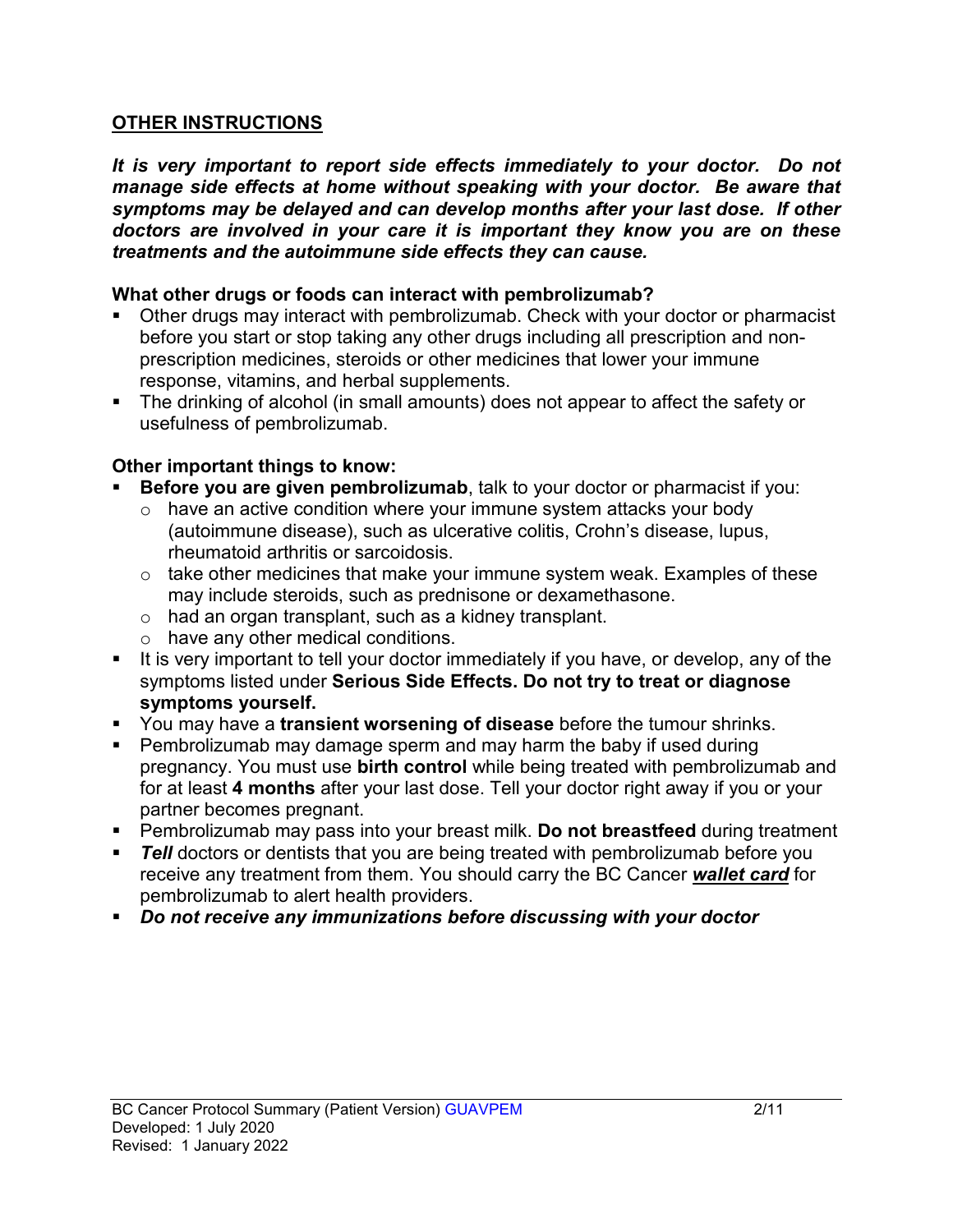### **SIDE EFFECTS AND WHAT TO DO ABOUT THEM**

## **Pembrolizumab may cause serious immune reactions against your own body (autoimmune) affecting many parts.**

## **Are there any risks?**

Unexpected and unlikely side effects can occur with any drug treatment. The ones listed below are particularly important for you to be aware of as they are directly related to the common actions of the drug in your treatment plan.

## **What is the most important information I should know about SERIOUS SIDE EFFECTS?**

- Pembrolizumab can cause serious side effects in many parts of your body. These side effects are most likely to begin during treatment; however, side effects can show up months after your last treatment with pembrolizumab.
- **Tell** your doctor as soon as possible if you have any of serious side effects listed in the table below or your symptoms get worse.
- **Do not try to treat or diagnose symptoms yourself**. Getting medical treatment right away may keep the problem from becoming more serious.

The following side effects were most frequently reported:

# **Very common (more than 1 in 10 people)**

- diarrhea
- itching, rash
- joint pain
- feeling tired
- feeling less hungry
- cough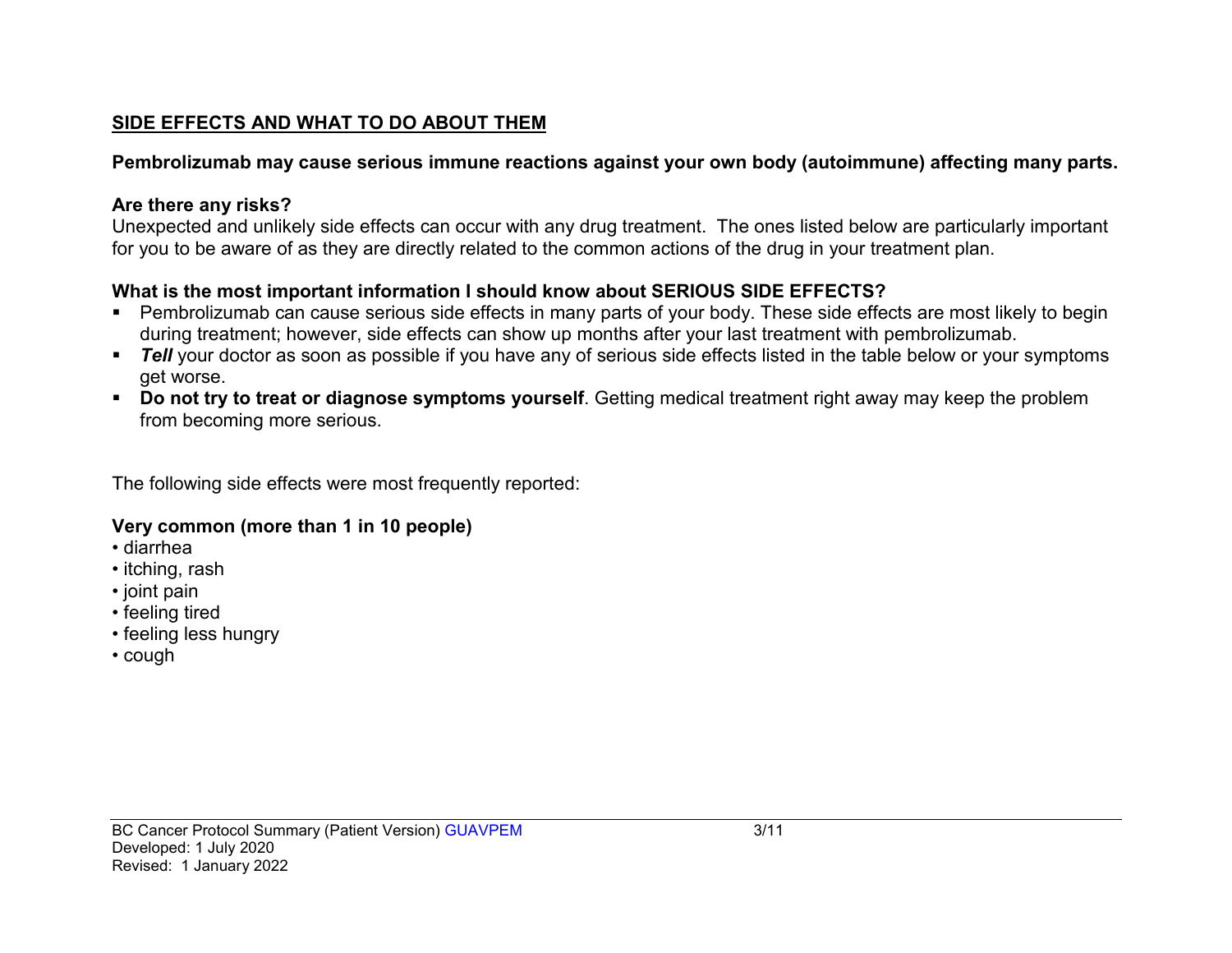| <b>SERIOUS SIDE EFFECTS</b>                                                             | How common is it?      |
|-----------------------------------------------------------------------------------------|------------------------|
| Inflammation of the intestines (colitis)                                                | Common                 |
| Symptoms may include:                                                                   |                        |
| diarrhea (loose stools) or more bowel movements than usual. Do not treat the diarrhea   | (less than 1 in 10 but |
| yourself.                                                                               | more than 1 in 100)    |
| blood or mucus in stools or dark, tarry, sticky stools                                  |                        |
| severe stomach pain (abdominal pain) or tenderness                                      |                        |
| Inflammation of the thyroid gland (hyperthyroidism, hypothyroidism)                     | Common                 |
| Symptoms may include:                                                                   |                        |
| rapid heart beat                                                                        | (less than 1 in 10 but |
| weight loss or gain                                                                     | more than 1 in 100)    |
| increased sweating                                                                      |                        |
| water retention (edema)                                                                 |                        |
| hair loss<br>$\bullet$                                                                  |                        |
| feeling cold                                                                            |                        |
| constipation or diarrhea                                                                |                        |
| your voice gets deeper                                                                  |                        |
| muscle aches                                                                            |                        |
| changes in sleep patterns                                                               |                        |
| Inflammation of the pituitary gland (hypophysitis, hypopituitarism, including secondary | Common                 |
| adrenal insufficiency)                                                                  |                        |
| Symptoms may include:                                                                   | (less than 1 in 10 but |
| weight loss                                                                             | more than 1 in 100)    |
| fatigue and tiredness                                                                   |                        |
| increased sweating, hot flashes                                                         |                        |
| hair loss (includes facial and pubic)                                                   |                        |
| feeling cold<br>$\bullet$                                                               |                        |
| headaches that will not go away or unusual headache                                     |                        |
| decreased sex drive                                                                     |                        |
| vision problems                                                                         |                        |
| excessive thirst and urination                                                          |                        |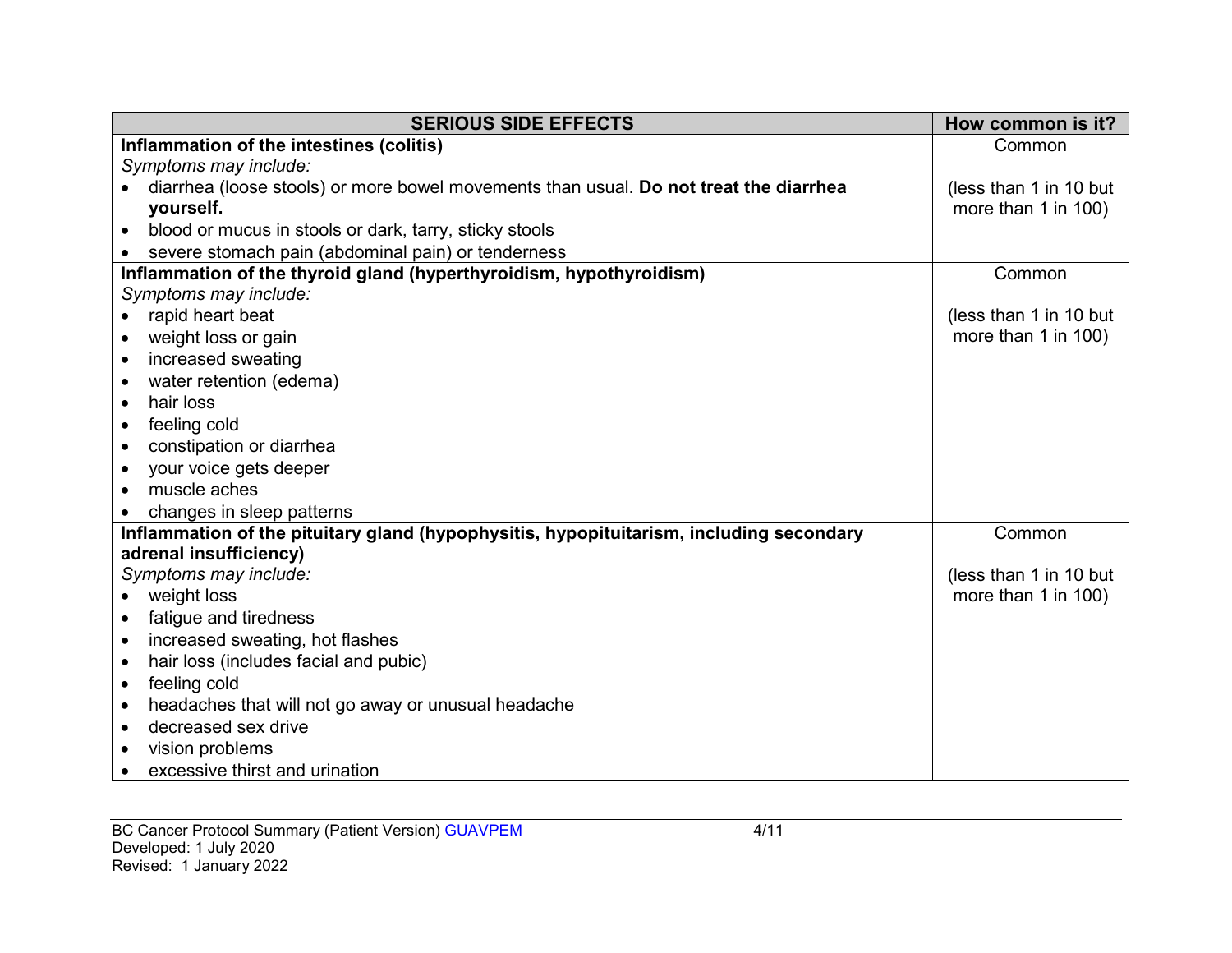| <b>SERIOUS SIDE EFFECTS</b>                     | How common is it?        |
|-------------------------------------------------|--------------------------|
| Inflammation of the lungs (pneumonitis)         | Common                   |
| Symptoms may include:                           |                          |
| shortness of breath                             | (less than 1 in 10 but   |
| chest pain                                      | more than $1$ in $100$ ) |
| coughing                                        |                          |
| <b>Problems with muscles</b>                    | Common                   |
| Symptoms may include:                           |                          |
| back pain                                       | (less than 1 in 10 but   |
| spasms                                          | more than 1 in $100$ )   |
| weakness                                        |                          |
| muscle pain                                     |                          |
| <b>Skin problems</b>                            | Common                   |
| Symptoms may include:                           |                          |
| rash                                            | (less than 1 in 10 but   |
| dry skin                                        | more than 1 in 100)      |
| Problems in other organs (nervous system, eyes) | Common                   |
| Symptoms may include:                           |                          |
| tingling, numbness, lack of energy              | (less than 1 in 10 but   |
| changes in eyesight                             | more than 1 in 100)      |
| dizziness                                       |                          |
| Blood sugar problems (type 1 diabetes mellitus) | Common                   |
| Symptoms may include:                           |                          |
| hunger or thirst                                | (less than 1 in 10 but   |
| a need to urinate more often                    | more than $1$ in $100$ ) |
| weight loss                                     |                          |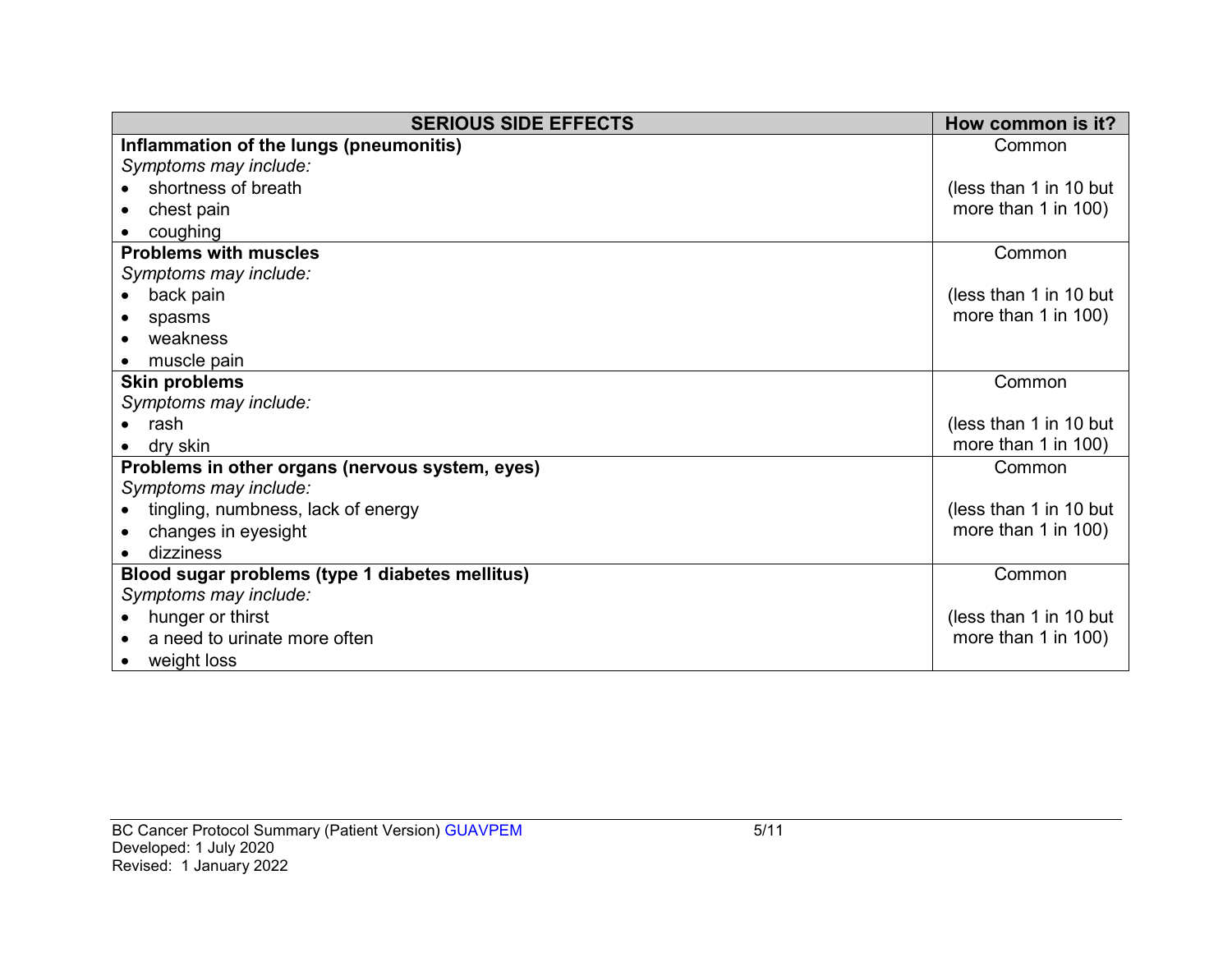| <b>SERIOUS SIDE EFFECTS</b>                       | How common is it?         |
|---------------------------------------------------|---------------------------|
| Inflammation of the liver (hepatitis)             | Uncommon                  |
| Symptoms may include:                             |                           |
| nausea or vomiting                                | (less than 1 in 100 but   |
| loss of appetite                                  | more than $1$ in $1000$ ) |
| pain on the right side of your stomach            |                           |
| yellowing of your skin or the whites of your eyes |                           |
| dark urine                                        |                           |
| bleeding or bruise more easily than normal        |                           |
| Inflammation of the kidneys (nephritis)           | Uncommon                  |
| Symptoms may include:                             |                           |
| changes in the amount or colour of your urine     | (less than 1 in 100 but   |
|                                                   | more than 1 in 1000)      |
| Problems in the pancreas                          | Rare                      |
| Symptoms may include:                             |                           |
| abdominal pain                                    | (less than 1 in $1000$    |
| nausea and vomiting                               | but more than 1 in        |
|                                                   | 10000)                    |
| <b>Infusion reactions</b>                         | Rare                      |
| Symptoms may include:                             |                           |
| shortness of breath                               | (less than 1 in 1000)     |
| itching or rash                                   | but more than 1 in        |
| dizziness                                         | 10000)                    |
| fever                                             |                           |
| wheezing                                          |                           |
| flushing                                          |                           |
| feeling like passing out                          |                           |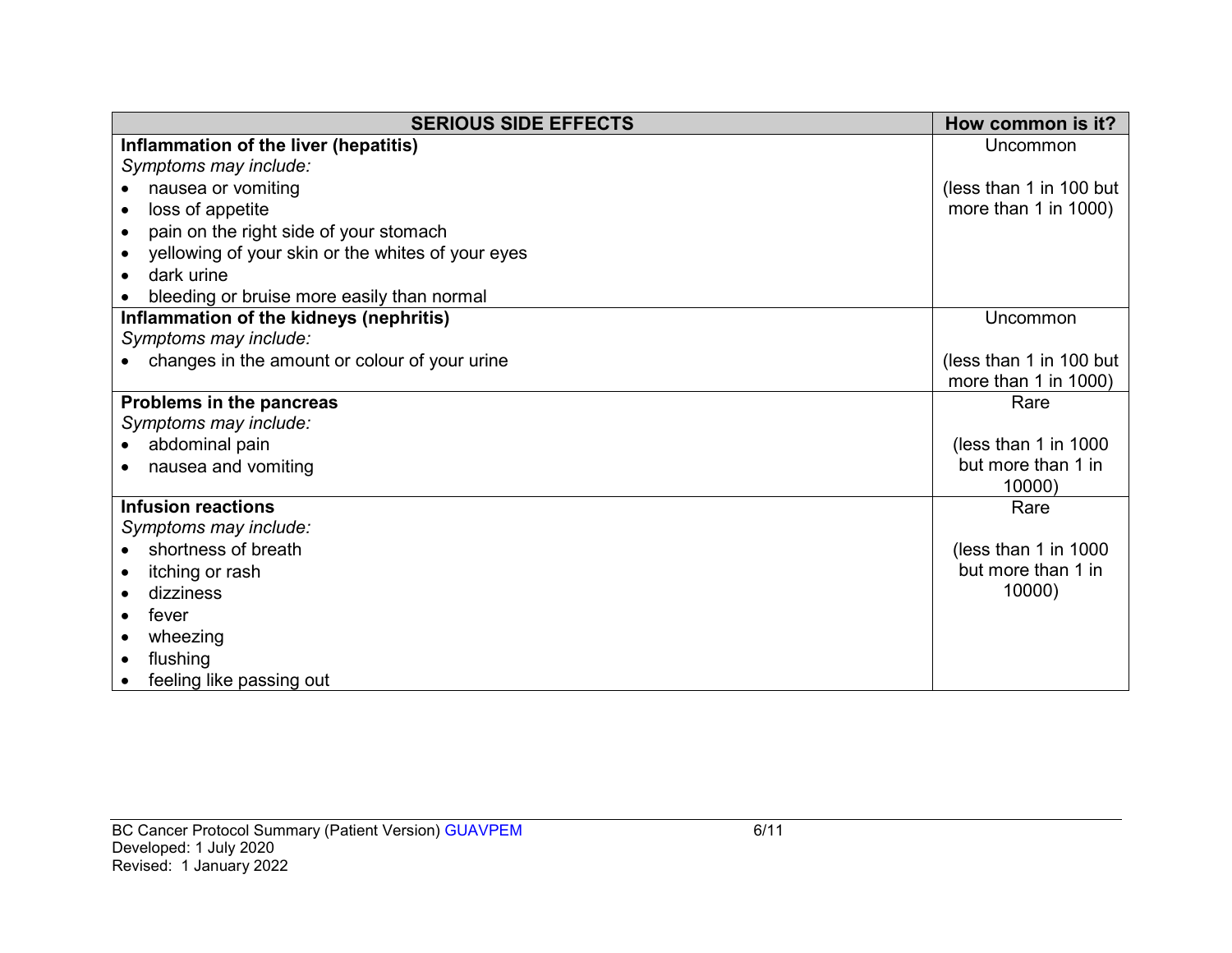| <b>OTHER SIDE EFFECTS</b>                                                                       | How common<br>is it? | <b>MANAGEMENT</b>                                                                                                                                                                                                                                                                                                                                                                                                                                                                                                                     |  |
|-------------------------------------------------------------------------------------------------|----------------------|---------------------------------------------------------------------------------------------------------------------------------------------------------------------------------------------------------------------------------------------------------------------------------------------------------------------------------------------------------------------------------------------------------------------------------------------------------------------------------------------------------------------------------------|--|
| Pain or tenderness may occur where<br>the needle was placed.                                    | Very rare            | Apply cool compresses or soak in cool water for 15-20 minutes<br>several times a day.                                                                                                                                                                                                                                                                                                                                                                                                                                                 |  |
| Nausea and vomiting may occur after<br>your treatment. Most people have little<br>or no nausea. | Rare                 | You may be given a prescription for antinausea drug(s) to<br>take before your treatment and/or at home. It is easier to<br>prevent nausea than treat it once it has occurred, so<br>follow directions closely.<br>Drink plenty of fluids.<br>$\circ$<br>Eat and drink often in small amounts.<br>Try the ideas in Food Choices to Help Control Nausea.*<br>If nausea and vomiting is persistent and you have other<br>symptoms of hepatitis, tell your doctor as soon as<br>possible. (see the table above for serious side effects.) |  |
| Fever may sometimes occur.                                                                      | Sometimes            | Take acetaminophen (e.g., TYLENOL®) every 4-6 hours, to<br>$\bullet$<br>a maximum of 4 g $(4000 \text{ mg})$ per day.<br>If you have other symptoms of colitis, tell your doctor as<br>soon as possible. (see the table above for serious side<br>effects.)                                                                                                                                                                                                                                                                           |  |
| <b>Constipation may sometimes occur.</b>                                                        | Sometimes            | Exercise if you can.<br>Drink plenty of fluids.<br>Try ideas in Suggestions for Dealing with Constipation.*<br>If you have other symptoms of colitis, tell your doctor as<br>soon as possible. (see the table above for serious side<br>effects.)                                                                                                                                                                                                                                                                                     |  |
| Headache may sometimes occur.                                                                   | Sometimes            | Take acetaminophen (e.g., TYLENOL®) every 4-6 hours if<br>$\bullet$<br>needed, to a maximum of 4 g (4000 mg) per day.<br>If headache is persistent and you have other symptoms of<br>inflammation of glands or Inflammation of the nerves,<br>tell your doctor as soon as possible. (see the table above<br>for serious side effects.)                                                                                                                                                                                                |  |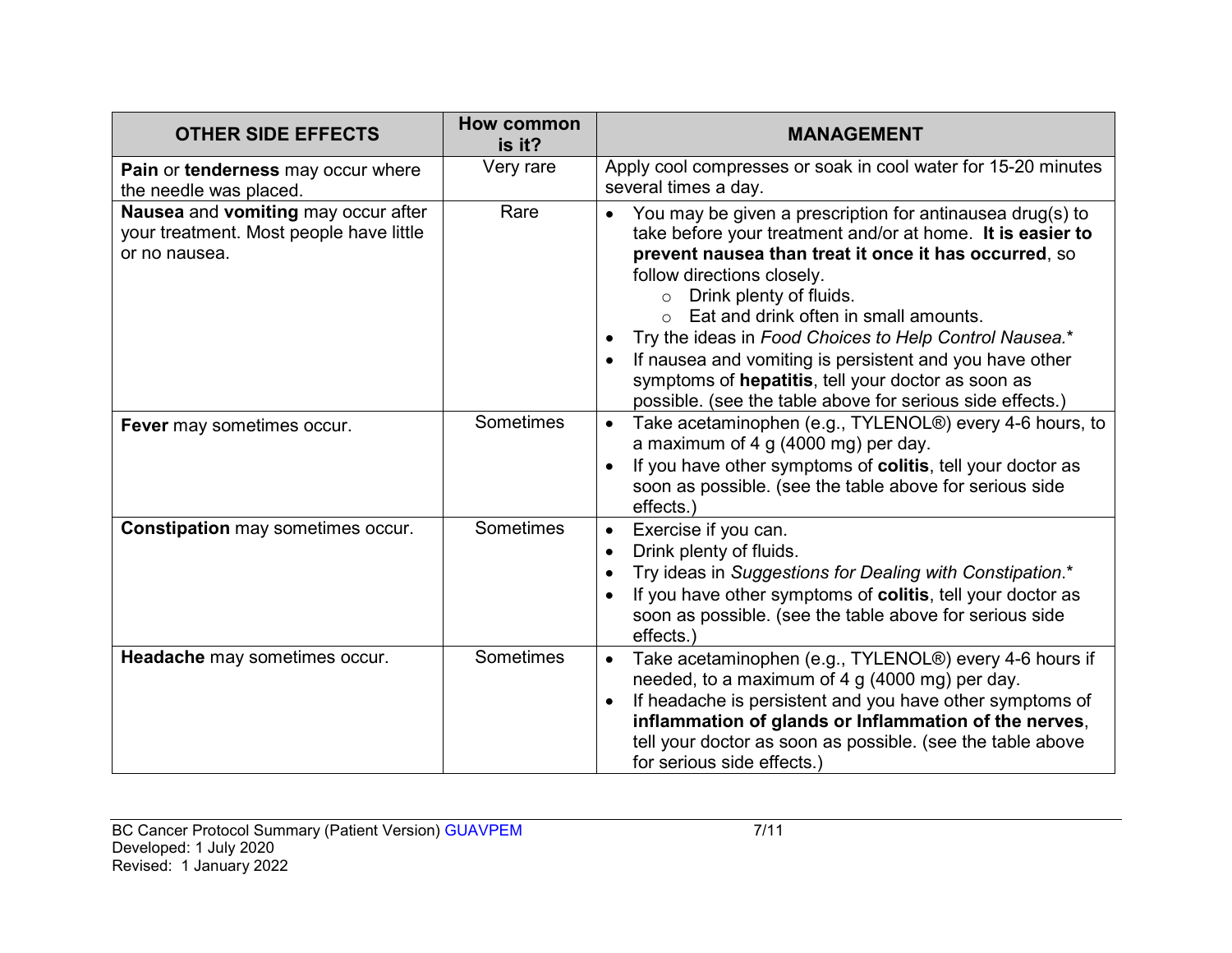| <b>OTHER SIDE EFFECTS</b>                                   | How common<br>is it? | <b>MANAGEMENT</b>                                                                                                                                                                                                                                                                                                                                                     |
|-------------------------------------------------------------|----------------------|-----------------------------------------------------------------------------------------------------------------------------------------------------------------------------------------------------------------------------------------------------------------------------------------------------------------------------------------------------------------------|
| Loss of appetite and weight loss<br>sometimes occur.        | <b>Sometimes</b>     | Try the ideas in Food Ideas to Help with Decreased<br>Appetite.<br>If loss of appetite is persistent and you have other<br>symptoms of hepatitis, tell your doctor as soon as<br>possible. (see the table above for serious side effects.)                                                                                                                            |
| <b>Tiredness</b> and lack of energy may<br>sometimes occur. | Sometimes            | Do not drive a car or operate machinery if you are feeling<br>tired.<br>Try the ideas in Your Bank to Energy Savings: Helping<br>People with Cancer Handle Fatigue.*<br>If tiredness is persistent and you have other symptoms of<br>hepatitis or inflammation of glands, tell your doctor as<br>soon as possible. (see the table above for serious side<br>effects.) |
| Hair loss is rare with pembrolizumab.                       | Rare                 | If hair loss is a problem, refer to For the Patient: Hair Loss Due<br>to Chemotherapy.*                                                                                                                                                                                                                                                                               |

### **\*Please ask your oncologist or pharmacist for a copy.**

**If you experience symptoms or changes in your body that have not been described above but worry you, or in any symptoms are severe, contact:**

 **\_\_\_\_\_\_\_\_\_\_\_\_\_\_\_\_\_\_\_\_\_\_\_\_ at telephone number:\_\_\_\_\_\_\_\_\_\_\_\_\_\_\_\_\_\_\_**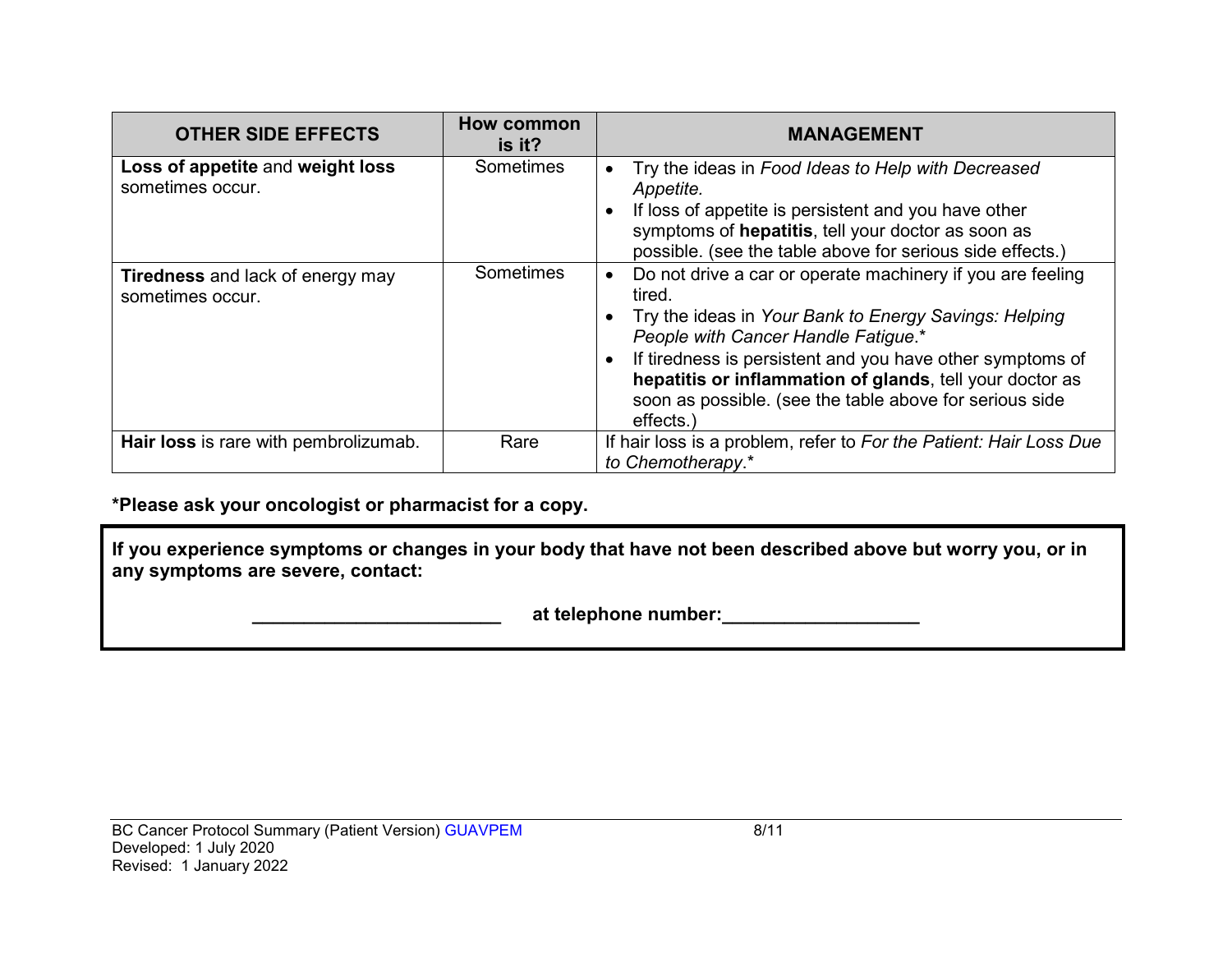| <b>BC</b><br>CAN<br><b>MEDICAL</b><br><b>AI FRT</b><br><b>CER</b><br><b>Provincial Health Services Authority</b><br><b>NAME</b>                                     | SEVERE IMMUNE-MEDIATED ADVERSE REACTIONS<br>Including enterocolitis, intestinal perforation, hepatitis,<br>dermatitis (including toxic epidermal necrolysis),<br>neuropathy, endocrinopathy, pneumonitis, myositis,<br>myocarditis and toxicities in other organ systems.<br>Duration of risk after treatment is unknown.<br>FOR MORE INFORMATION: |  |  |
|---------------------------------------------------------------------------------------------------------------------------------------------------------------------|----------------------------------------------------------------------------------------------------------------------------------------------------------------------------------------------------------------------------------------------------------------------------------------------------------------------------------------------------|--|--|
| has received<br>CHECKPOINT INHIBITOR IMMUNOTHERAPY:<br>Immune-Mediated Adverse Reactions<br>ALWAYS CARRY THIS CARD AND SHOW TO<br>PHYSICIANS INCLUDING ANESTHETISTS | www.bccancer.bc.ca/health-professionals/professional-resources/cancer-drug-manual<br>Rev Aug 2018                                                                                                                                                                                                                                                  |  |  |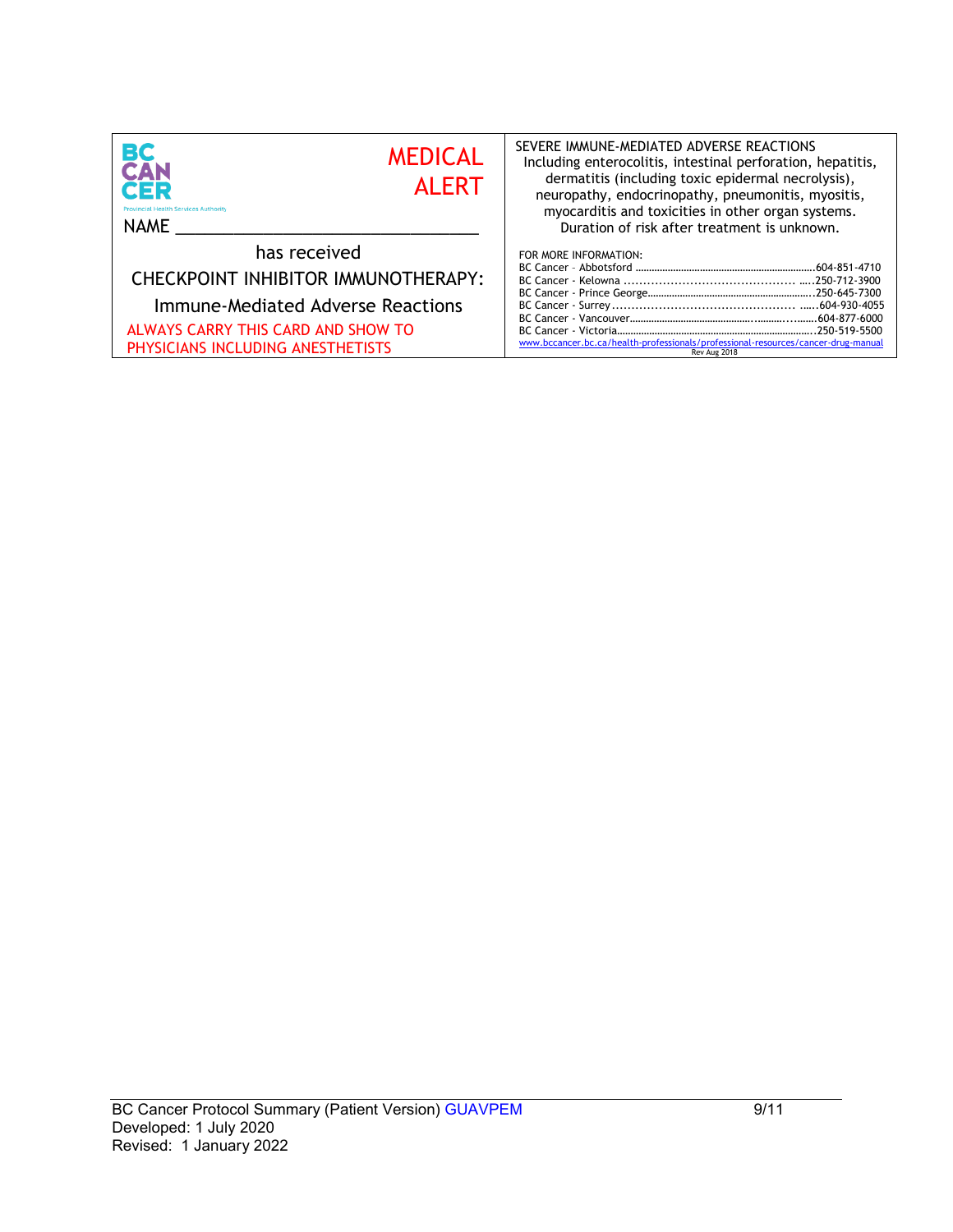| al Health Services Authority                                                                                                                                                                                                                                                                        |                                                                                                                                                                                                                                                                                                                                                                                                                                                                                                                                                                                |  |
|-----------------------------------------------------------------------------------------------------------------------------------------------------------------------------------------------------------------------------------------------------------------------------------------------------|--------------------------------------------------------------------------------------------------------------------------------------------------------------------------------------------------------------------------------------------------------------------------------------------------------------------------------------------------------------------------------------------------------------------------------------------------------------------------------------------------------------------------------------------------------------------------------|--|
| To Whom It May Concern:                                                                                                                                                                                                                                                                             |                                                                                                                                                                                                                                                                                                                                                                                                                                                                                                                                                                                |  |
|                                                                                                                                                                                                                                                                                                     |                                                                                                                                                                                                                                                                                                                                                                                                                                                                                                                                                                                |  |
|                                                                                                                                                                                                                                                                                                     |                                                                                                                                                                                                                                                                                                                                                                                                                                                                                                                                                                                |  |
|                                                                                                                                                                                                                                                                                                     |                                                                                                                                                                                                                                                                                                                                                                                                                                                                                                                                                                                |  |
|                                                                                                                                                                                                                                                                                                     |                                                                                                                                                                                                                                                                                                                                                                                                                                                                                                                                                                                |  |
|                                                                                                                                                                                                                                                                                                     |                                                                                                                                                                                                                                                                                                                                                                                                                                                                                                                                                                                |  |
|                                                                                                                                                                                                                                                                                                     | This patient is receiving immunotherapy at the BC Cancer and is at risk of immune-related<br>toxicities which may be life threatening and require urgent management.                                                                                                                                                                                                                                                                                                                                                                                                           |  |
| in the body is at risk including, but not limited to:                                                                                                                                                                                                                                               | Immunotherapy toxicities are different from those encountered with standard chemotherapy<br>or targeted therapies. The immune system may become dysregulated during immunotherapy<br>treatment, leading to symptoms and findings which mimic autoimmune disorders. Adverse<br>events can occur during or following treatment and can be life threatening. Any organ system                                                                                                                                                                                                     |  |
| Lungs (pneumonitis, pleuritis, sarcoidosis)<br>Gastrointestinal (colitis, ileitis, pancreatitis)<br>Liver (hepatitis)<br>Skin (rash, Stevens-Johnson syndrome)<br>Renal (interstitial nephritis)<br>Musculoskeletal (myositis, arthritis)<br>Cardiovascular (pericarditis, myocarditis, vasculitis) | Endocrine (hypophysitis, adrenal insufficiency, hypo/hyperthyroidism, type 1 diabetes mellitus)<br>Blood (hemolytic anemia, thrombocytopenia, neutropenia)<br>Neurologic (encephalitis, Guillain-Barré syndrome, meningitis, myasthenia gravis, neuropathy)<br>Ophthalmologic (uveitis, scleritis, episcleritis, conjunctivitis, retinitis)                                                                                                                                                                                                                                    |  |
| protocol at www.bccancer.bc.ca.                                                                                                                                                                                                                                                                     | Management of immune-related toxicities necessitates prompt coordination with a medical<br>oncologist with initiation of high dose corticosteroids, and may require referral to the<br>appropriate subspecialty. If you suspect your patient is presenting with immune-related<br>toxicity, please contact the patient's medical oncologist directly or if after hours contact the<br>on-call physician, or as per your local centre's process (next page). Additional information on<br>immunotherapy toxicity treatment algorithms is located at the end of the above posted |  |
| <b>BC Cancer Systemic Therapy Program</b><br>Revised:<br>Developed: 28 Nov 2017                                                                                                                                                                                                                     | 1/2                                                                                                                                                                                                                                                                                                                                                                                                                                                                                                                                                                            |  |